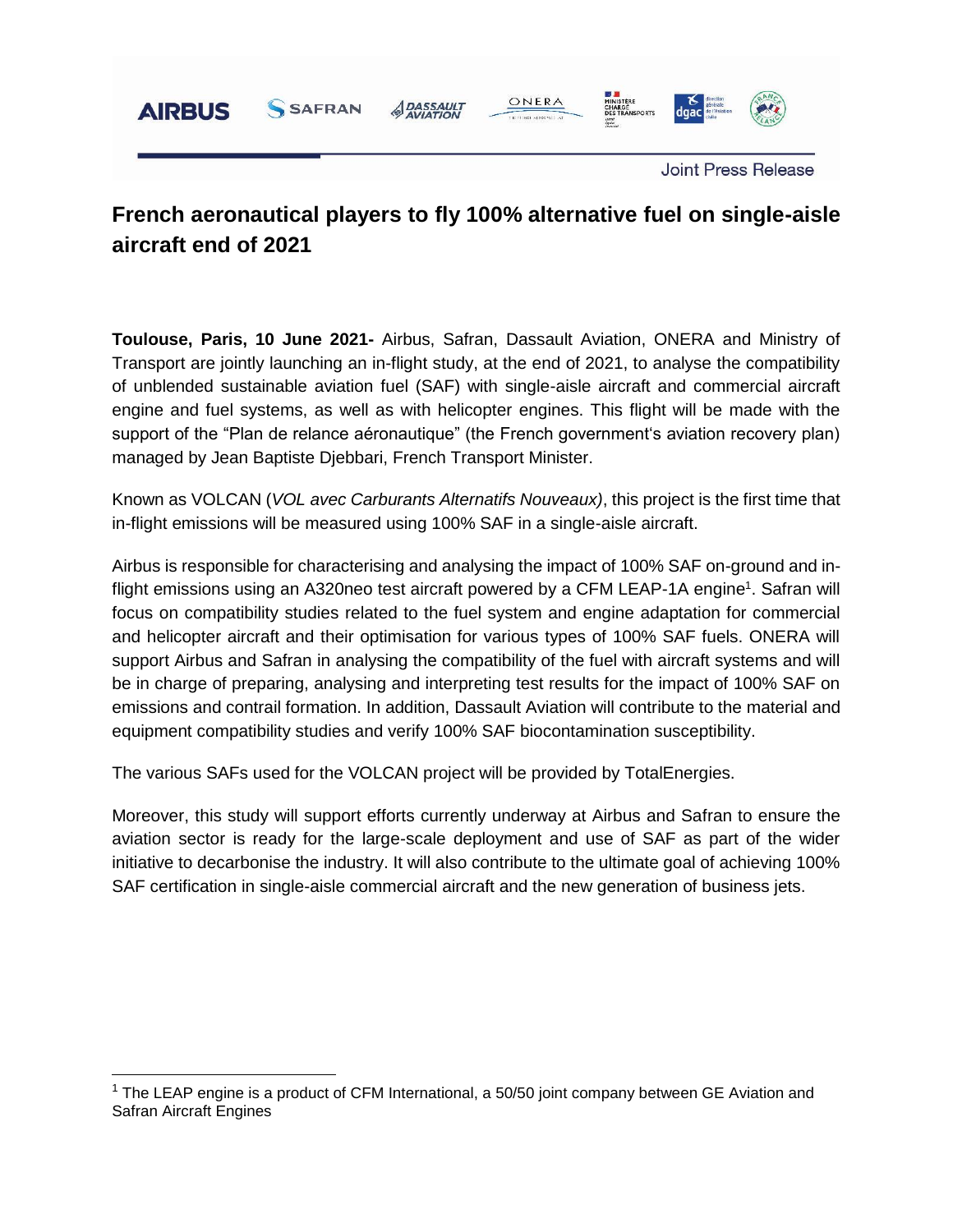

# **About Airbus**

Airbus pioneers sustainable aerospace for a safe and united world. The Company constantly innovates to provide efficient and technologically-advanced solutions in aerospace, defence, and connected services. In commercial aircraft, Airbus offers modern and fuel-efficient airliners and associated services. Airbus is also a European leader in defence and security and one of the world's leading space businesses. In helicopters, Airbus provides the most efficient civil and military rotorcraft solutions and services worldwide.

## **Press contact:**

Matthieu Duvelleroy - Tel.: +33 (0)6 29 43 15 64 - [matthieu.duvelleroy@airbus.com](mailto:matthieu.duvelleroy@airbus.com)

## **About the French Ministry of Transport**

The general mission of the Ministry of Transport is to prepare and implement the government's policy in all areas related to transport but also to civil aviation. It also manages the State's road and motorway facilities. [www.ecologie.gouv.fr/politiques/aviation-civile](https://www.ecologie.gouv.fr/politiques/aviation-civile)

#### **Press contact:**

Tel.: +33 (0)1 40 81 77 57 - [secretariat.beyret@transports.gouv.fr](mailto:secretariat.beyret@transports.gouv.fr)

#### **About Dassault Aviation**

With over 10,000 military and civil aircraft (including 2,500 Falcons) delivered in more than 90 countries over the last century, Dassault Aviation has built up expertise recognized worldwide in the design, development, sale and support of all types of aircraft, ranging from the Rafale fighter, to the high-end Falcon family of business jets, military drones and space systems. In 2020, Dassault Aviation reported revenues of €5.5 billion. The company has 12,440 employees. [www.dassault-aviation.com](http://www.dassault-aviation.com/)

#### **Press contacts:**

Stéphane Fort - Tel.: +33 (0)1 47 11 86 90 - [stephane.fort@dassault-aviation.com](mailto:stephane.fort@dassault-aviation.com) Mathieu Durand - Tel.: +33 (0)1 47 11 85 88 - [mathieu.durand@dassault-aviation.com](mailto:mathieu.durand@dassault-aviation.com)

#### **About ONERA**

ONERA is the French national laboratory for aeronautics and space R&T, staffed by 2000 people. Under the supervision of the French Ministry of Armed Forces, ONERA has an annual budget of 234 million euros, of which more than half comes from commercial contracts. As the French expert in aerospace technologies, ONERA prepares tomorrow's defenses, meets the aerospace challenges of the future, and contributes to the competitiveness of the European aerospace industry. ONERA masters all the disciplines and technologies in its aerospace fields. All major civil and military aerospace programs in France and Europe contain "DNA" from ONERA: Ariane, Airbus, Falcon, Rafale, missiles, helicopters, engines, radars, etc.

#### **Press contact:**

Guillaume Belan - Tel.: +33 (0)1 80 38 68 54 / +33 (0)6 77 43 18 66 - [guillaume.belan@onera.fr](mailto:guillaume.belan@onera.fr)

#### **About Safran**

Safran is an international high-technology group, operating in the aviation (propulsion, equipment and interiors), defense and space markets. Its core purpose is to contribute to a safer, more sustainable world, where air transport is more environmentally friendly, comfortable and accessible. Safran has a global presence, with 79,000 employees and sales of 16.5 billion euros in 2020, and holds, alone or in partnership, world or regional leadership positions in its core markets. Safran undertakes research and development programs to maintain the environmental priorities of its R&T and Innovation roadmap. Safran is listed on the Euronext Paris stock exchange and is part of the CAC 40 and Euro Stoxx 50 indices.